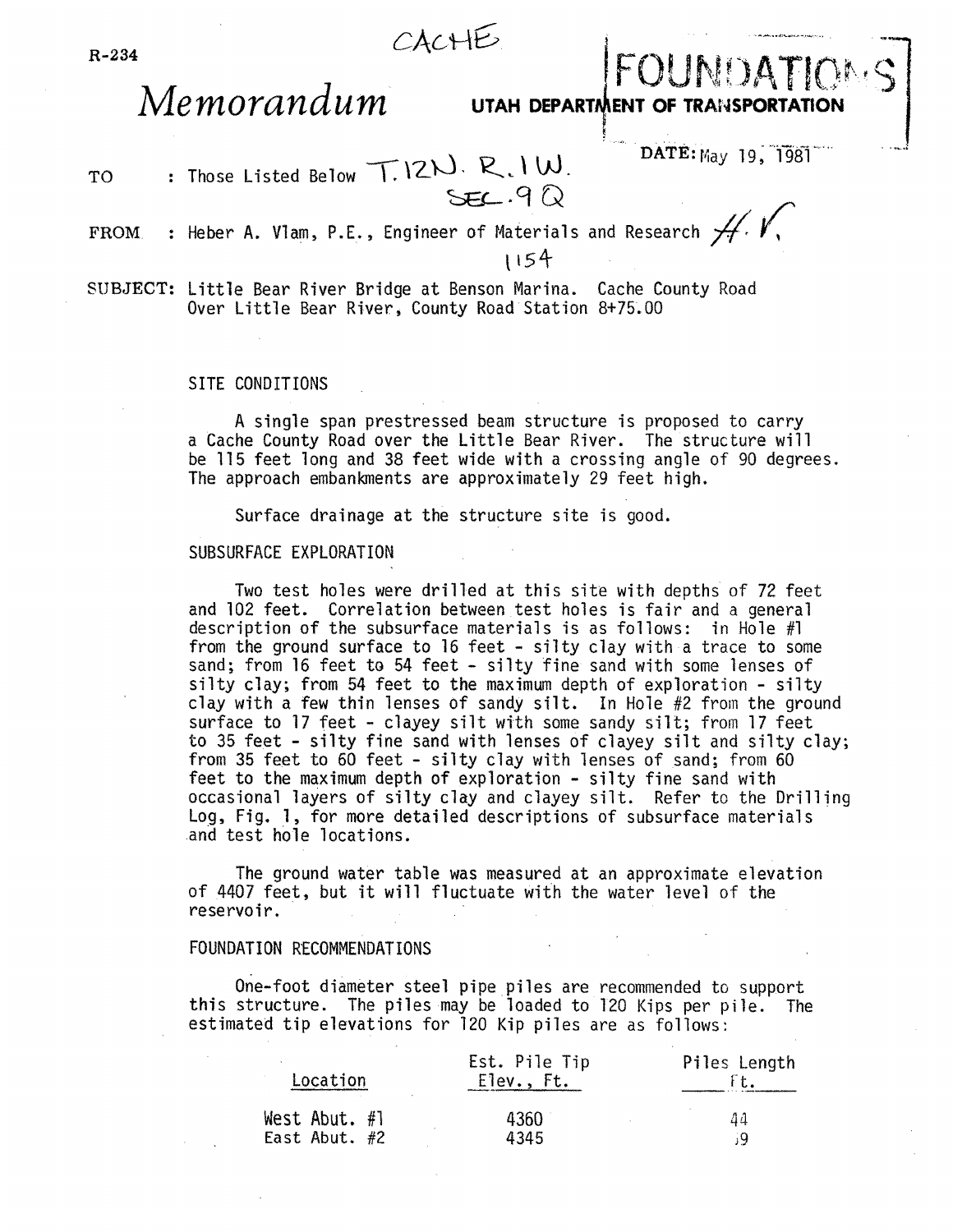## LIFRERT UTAH STATE DEPAR. ENT OF TRANSPORTATION

### MATERIALS AND RESEARCH

Project Number Little Bear River Bridge Project Name Benson Marina

CH Contentidented, the train of C.C. C. edge: Internet Praise

Summary of Test Data

Sheet  $1$  of  $1$  $30-F$ Structure

| Boring       |             |              | Grading        | Analysis     |                     | Group           |                 | Atterberg<br>Limits                 | Water            | Wet<br>Unit        | Dry<br>Unit                | Specific!                               |      |       | $\left \begin{array}{c} \mathsf{Permeability} \\ \mathsf{k} \end{array}\right $ Unconfined |                           |                |                                | Shear Strength                                                  |                                |
|--------------|-------------|--------------|----------------|--------------|---------------------|-----------------|-----------------|-------------------------------------|------------------|--------------------|----------------------------|-----------------------------------------|------|-------|--------------------------------------------------------------------------------------------|---------------------------|----------------|--------------------------------|-----------------------------------------------------------------|--------------------------------|
|              | Depth       |              | Percent        |              |                     |                 |                 | Liquid Plastic                      | Cont<br>$\omega$ | Weight             |                            | Weight Gravity 10 <sup>-4</sup> cm/sec. |      |       | Strength                                                                                   | Total<br><b>Stress</b>    |                | <b>Stress</b>                  | Effective                                                       | Type                           |
| No.          |             | Gravel       | Coarse<br>Sand | Fine<br>Sand | Silt<br>and<br>Clay | Classification  | L.L.            | Limit Index<br>P.1.                 | $\%$             | $\gamma$<br>P.C.F. | $\gamma_{\rm s}$<br>P.C.F. | Gs                                      | Hor. | Vert. | $\mathsf{q}_{\mathsf{u}^+}$<br><b>T.S.F.</b>                                               | $\overline{\phi}^{\circ}$ | $C$<br>$T.S.F$ | $\overline{\phi}$ <sup>o</sup> | $\overline{c'}$<br>$\overline{r}$ $\overline{s}$ $\overline{r}$ | Of<br>Test                     |
| 1.           | 12          |              |                |              |                     |                 |                 |                                     | 38               | 116                | 84                         |                                         |      |       | 1.01                                                                                       |                           |                |                                |                                                                 |                                |
|              | 17          | $\mathbf 0$  | $\mathbf{0}$   | 11           | 89                  | $A-4(8)$        | 31              | $R_{c}$ , $2F$<br>7 <sup>1</sup>    |                  |                    |                            |                                         |      |       |                                                                                            |                           |                |                                |                                                                 |                                |
|              | 27          | $\Omega$     | $\Omega$       | 4            | 96                  | $A - 7 - 5(20)$ | 64              | $\frac{1}{3}$<br>31                 | 37               | 120                | 87                         |                                         |      |       | 1.11                                                                                       |                           |                |                                |                                                                 |                                |
|              | 32          | $\mathbf 0$  | 4              | 37           | 59                  | $A-4(5)$        | <b>NA</b>       |                                     |                  |                    |                            |                                         |      |       |                                                                                            |                           |                |                                |                                                                 |                                |
|              | 37          | $\mathbf 0$  | 5              | 24           | 71                  | $A-6(8)$        | 32 <sup>°</sup> | $\overline{z}\overline{v}$<br>12    | 31               | 128                | 98                         |                                         |      |       | .87                                                                                        |                           |                |                                |                                                                 |                                |
|              | 47          | $\mathbf{0}$ | 10             | 43           | 47                  | $A-4(2)$        | <b>NA</b>       |                                     |                  |                    |                            |                                         |      |       |                                                                                            |                           |                |                                |                                                                 |                                |
| $\mathbf{1}$ | 62          |              |                |              |                     |                 |                 |                                     | 60               | 98                 | 61                         |                                         |      |       | 2.71                                                                                       |                           |                |                                |                                                                 |                                |
|              |             |              |                |              |                     |                 | $\Delta \sim$   |                                     |                  |                    |                            |                                         |      |       |                                                                                            |                           |                |                                |                                                                 |                                |
|              | $2 \div 52$ |              |                |              |                     |                 | 77              | $\overline{30}$<br>47               | 74               | 98                 | 56                         |                                         |      |       | .72                                                                                        |                           |                |                                |                                                                 |                                |
| $\ddot{}$    | 77          |              |                |              |                     |                 | 53              | $\overline{\nu}$<br>29 <sup>1</sup> | 35               | 108                | 81                         |                                         |      |       | 93                                                                                         |                           |                |                                |                                                                 |                                |
|              |             |              |                |              |                     |                 |                 |                                     |                  |                    |                            |                                         |      |       |                                                                                            |                           |                |                                |                                                                 |                                |
|              |             |              |                |              |                     |                 |                 |                                     |                  |                    |                            |                                         |      |       |                                                                                            |                           |                |                                |                                                                 |                                |
|              |             |              |                |              |                     |                 |                 |                                     |                  |                    |                            |                                         |      |       |                                                                                            |                           |                |                                |                                                                 |                                |
|              |             |              |                |              |                     |                 |                 |                                     |                  |                    |                            |                                         |      |       |                                                                                            |                           |                |                                |                                                                 |                                |
|              |             |              |                |              |                     |                 |                 |                                     |                  |                    |                            |                                         |      |       |                                                                                            |                           |                |                                |                                                                 |                                |
|              |             |              |                |              |                     |                 |                 |                                     |                  |                    |                            |                                         |      |       |                                                                                            |                           |                |                                |                                                                 | $\langle S_{\rm{eff}} \rangle$ |
|              |             |              |                |              |                     |                 |                 |                                     |                  |                    |                            |                                         |      |       |                                                                                            |                           |                |                                |                                                                 |                                |
|              |             |              |                |              |                     |                 |                 |                                     |                  |                    |                            |                                         |      |       |                                                                                            |                           |                |                                |                                                                 |                                |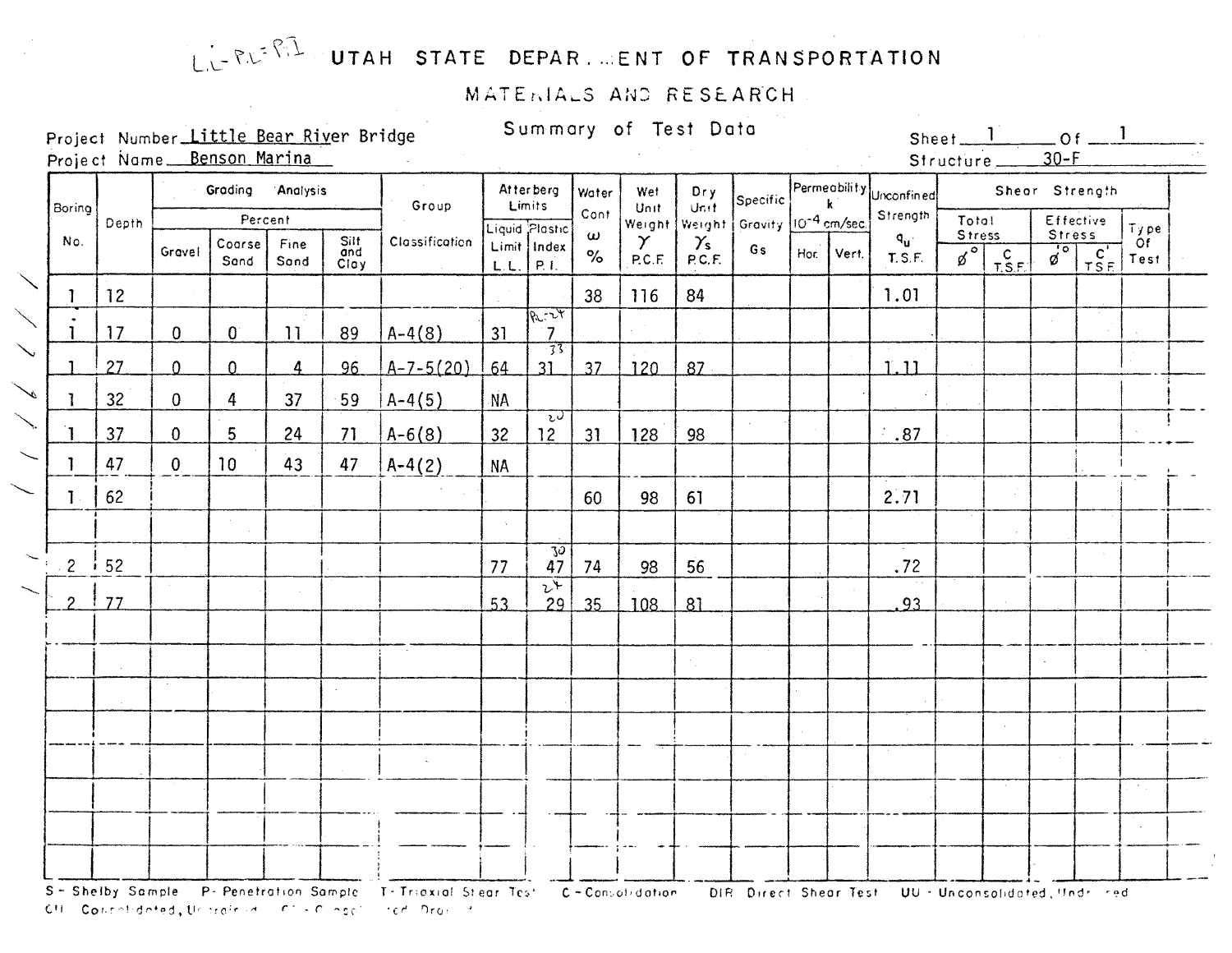